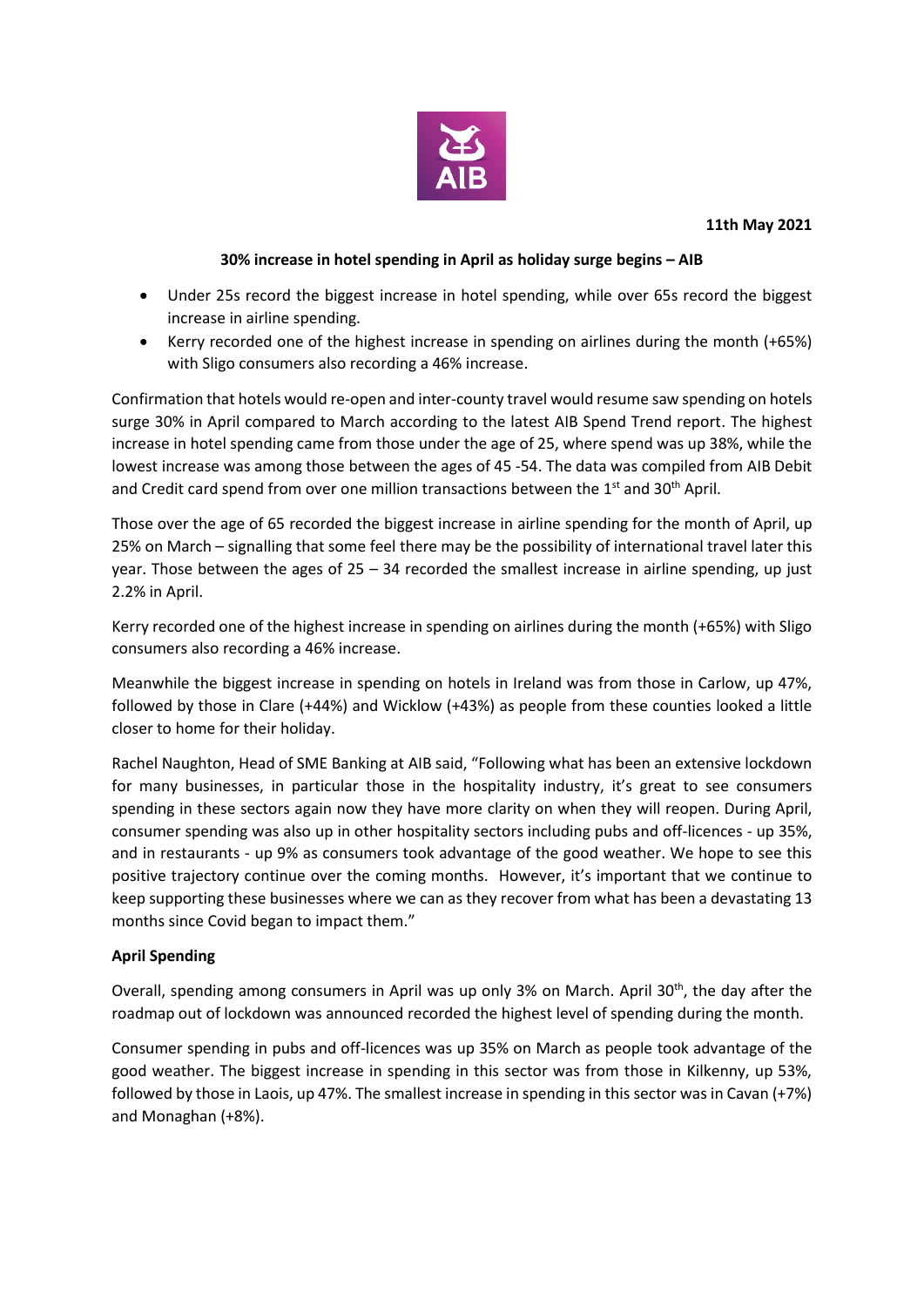# Consumer spending in others sectors was as follows;

| <b>Sector</b>             | Increase / Decrease<br>(On Previous Month) |
|---------------------------|--------------------------------------------|
| Pubs & Off-Licences       | +35%                                       |
| Hotels                    | +33%                                       |
| Hardware & Garden Centres | $+14%$                                     |
| Airline                   | $+13%$                                     |
| Restaurants               | +9%                                        |
| Clothing                  | $+8%$                                      |
| <b>Homewares</b>          | $+1%$                                      |
| Groceries                 | $+1%$                                      |
| Health & Beauty           | $+0.1%$                                    |
| Electronics               | $-11%$                                     |

Overall, spend in the majority of sectors is substantially down compared to pre-pandemic levels.

## **ENDS**

## **Notes to Editor**

# **Spend Increase/Decrease (April Vs March)**

| County        | <b>Increase/Decrease</b> |
|---------------|--------------------------|
| Carlow        | 3.3%                     |
| Cavan         | 2.7%                     |
| Clare         | 4.8%                     |
| Cork          | 3.7%                     |
| Donegal       | 2.1%                     |
| <b>Dublin</b> | 2.9%                     |
| Galway        | 3.9%                     |
| Kerry         | 3.6%                     |
| Kildare       | 2.9%                     |
| Kilkenny      | 4.6%                     |
| Laois         | 4.1%                     |
| Leitrim       | 5.0%                     |
| Limerick      | 3.0%                     |
| Longford      | 6.5%                     |
| Louth         | 1.7%                     |
| Mayo          | 4.2%                     |
| Meath         | 3.4%                     |
| Monaghan      | 3.6%                     |
| Offaly        | 5.6%                     |
| Roscommon     | 4.8%                     |
| Sligo         | 1.9%                     |
| Tipperary     | 4.4%                     |
| Waterford     | 4.7%                     |
| Westmeath     | 4.0%                     |